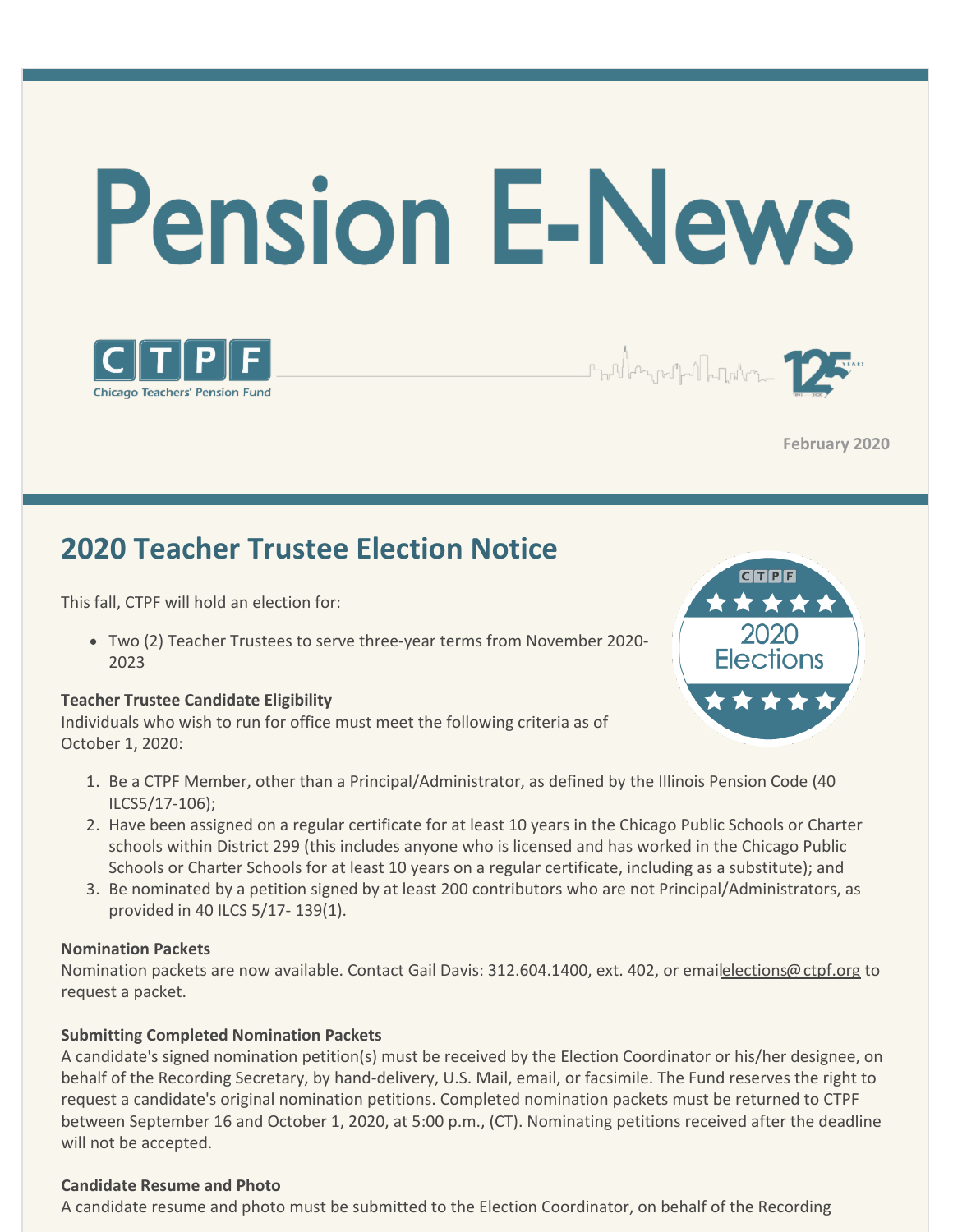Secretary, via email at elections@ctpf.org, by October 1, 2020, at 5:00 p.m. (CT).

#### **Eligibility Criteria for Voters**

Teachers who are not administrators shall be eligible to vote for Teacher Trustees in accordance with Sections 17- 138 and 139. Every Member must have obtained that voter eligibility status on or before October 1, 2020.

#### **Schedule of Election Events**

| <b>February 18</b> | Nomination packets available.                                                              |  |  |
|--------------------|--------------------------------------------------------------------------------------------|--|--|
| September 15       | Last day to request nomination packets. Packets must be requested by 5:00 p.m. (CT).       |  |  |
| September 16       | First day for Teacher Trustee candidates to submit completed nomination packets.           |  |  |
| October 1          | Last day to submit nomination packets. Completed nomination packets due at 5:00 p.m. (CT). |  |  |
| October 30         | Voting credentials to be distributed in schools.                                           |  |  |
| November 2-6       | Online voting available through November 6, 2020, at 5:00 p.m. (CT).                       |  |  |
| November 6         | Voting closes at 5:00 p.m. (CT).                                                           |  |  |
| November 19        | Trustees sworn in during CTPF Board of Trustees meeting.                                   |  |  |

### **2020 Retirement Seminar Registration**

If you're considering retirement in 2020, please join the Chicago Teachers' Pension Fund (CTPF) for a retirement seminar. Seminars provide a one-stop-shop for retirement information, including a general overview of the CTPF and CPS retirement processes. CTPF's Member Services Department will be available at all seminars to answer individual questions, assist with completing forms, and provide notary services.

Registration for the seminars is required[. Click here to register for a seminar.](https://docs.google.com/forms/d/1R4DuAevsSPip_AwctEoBtaDL69PpSrnfqxkGBOrw0lU/viewform?edit_requested=true) 



**April 7, 2020** Chicago Teachers' Pension Fund 425 S. Financial Place, 3rd Floor Conference Center Chicago, IL 60605-1000 9:00 a.m. and 1:00 p.m. Discounted (\$17) and valet (\$15) parking available.

**Click Here** 

[The registration confirmation will include additional information about transportation and parking options. Click](https://www.ctpf.org/office-information) here to learn more about visiting CTPF.

### **CTPF Celebrates Quasquicentennial Anniversary in 2020**

The Chicago Teachers' Pension Fund (CTPF) will celebrate its quasquicentennial (125th anniversary) throughout 2020. CTPF will commemorate this milestone of serving members, constituents, and citizens of Illinois with distinction.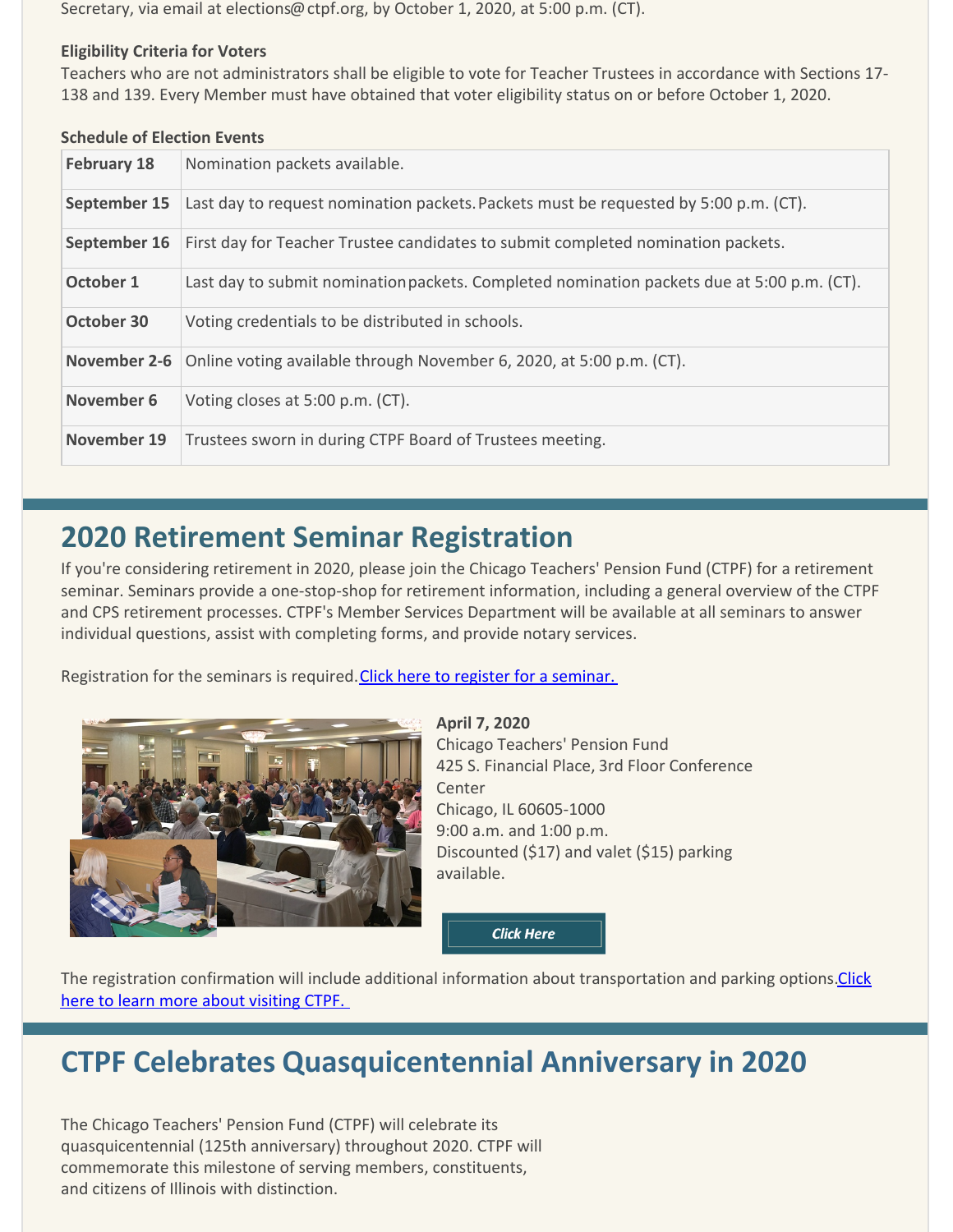The quasquicentennial provides a unique opportunity to reflect on the rich history of the Fund, and renew CTPF's commitment to helping teachers from the very first day to the very last and beyond.

### **Call for Photos and Reflections**

As part of the 2020 celebration, the Fund is seeking photos and memories/reflections of CTPF educators, with a goal of obtaining a photo from each of the past 125 years. Do you have a photo of yourself at work in your classroom or work space? Or even a parent or grandparent? Please share them with us. We'd also like to collect words of wisdom and thoughts about teaching. [Read more here.](https://www.ctpf.org/ctpf125)

#### **How to share your story with CTPF:**

- 1. Email a photo of yourself in your workenvironment to [communications@ctpf.org](mailto:communications@ctpf.org).
- 2. Please include your name, school, and year taken (approximate is fine).
- 3. Submissions may be shared in a special slideshow and on social media (full name will not be used).
- 4. Please briefly share your favorite classroom story, best practices in education, or words of wisdom for the next generation of teachers or retirees. [Click here to send your words of wisdom](https://docs.google.com/forms/d/e/1FAIpQLScpnGIPRvQ88OJep_QAyIM-8pMSYz80eDFwURTIKoC8okTFOA/viewform).

# **Town Hall Webinar**

CTPF Executive Director, Charles A. Burbridge, will offer a **[Town Hall webinar](https://register.gotowebinar.com/register/1996869650834528267)** on Wednesday, March 18, 2020, at 4:30 p.m. The program will offer a quarterly update and overview of your Pension Fund. Topics that will be covered include a quarterly financial update, a look at plans for our 125th Anniversary Celebration, and a review of important dates and information for members considering retirement in 2020.

The webinar will last about 45 minutes.

**Click Here** 

### **1099-R Mailings**

Form 1099-R reports the distribution of pension benefits. CTPF mailed Form 1099-R to all retired members on January 31, 2020.

#### **Security Enhancement for 1099-R Forms**

As an added security measure, Social Security numbers on 1099-R forms issued in 2020 will be truncated (\*\*\*-\*\*-1234). Replacing the first five numbers with asterisks will help protect member personal identifying information in accordance with Internal Revenue Service protocols. The electronic Form 1099-R sent to the Internal Revenue Service will include the full nine-digit Social Security number for matching purposes.

# **Snowbirds: File a Temporary Change of Address**

Are you a snowbird enjoying winter in a warmer climate? Make sure you file a temporary change of address form with CTPF. Address changes cannot be made over the phone.





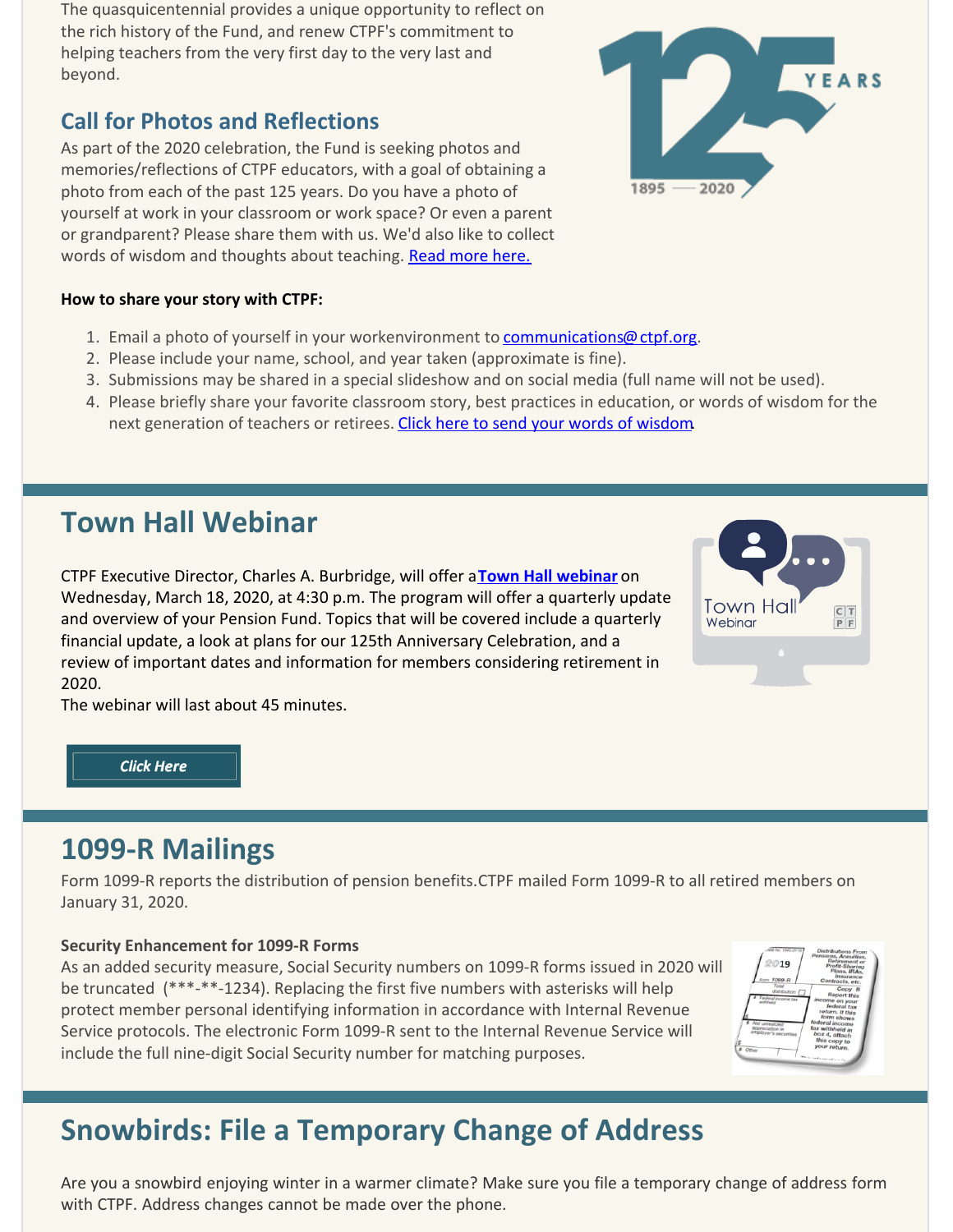To submit a Change of Address, please call Member Services at 312.641.4464.

### **CTPF is Hiring**

Looking for a change in the new year? Do you know a recent graduate or experienced professional seeking employment? Our Chicago-based group is looking for qualified candidates with a variety of abilities and skills. Multiple positions are available. Competitive salary & benefits. CTPF is an Equal Opportunity Employer. Apply today or encourage your friends and colleagues to visit [ctpf.org/jobs](http://www.ctpf.org/jobs).

**Spread** the **Word** 

### **Pension Payment Schedule**

The schedule for mailing checks and direct deposit dates through June is listed below Click here for the full schedule.

| <b>Month</b>      | <b>Last Day to</b><br><b>Submit an Address or Tax</b><br><b>Withholding Change</b> | <b>Check Mailing Date</b> | <b>Direct Deposit Date</b> |
|-------------------|------------------------------------------------------------------------------------|---------------------------|----------------------------|
| <b>March 2020</b> | February 12, 2020                                                                  | February 27, 2020         | March 2, 2020              |
| April 2020        | March 16, 2020                                                                     | March 30, 2020            | April 1, 2020              |
| May 2020          | April 15, 2020                                                                     | April 29, 2020            | May 1, 2020                |
| June 2020         | May 13, 2020                                                                       | May 28, 2020              | June 1, 2020               |

# **Employer Contribution Reporting**

Each pay period, Employers remit employee pension contributions to CTPF. Illinois law requires that these contributions be made within a certain time period. If the Employer does not send the funds within the required time, penalties may be assessed. Recognizing the importance of informing members of Employers who are late in making their employee contributions, the Board directed CTPF staff to publish a listing of delinquent employers. **[Find a copy of the most recent list here](http://ctpf.org/employer-contribution-reporting).**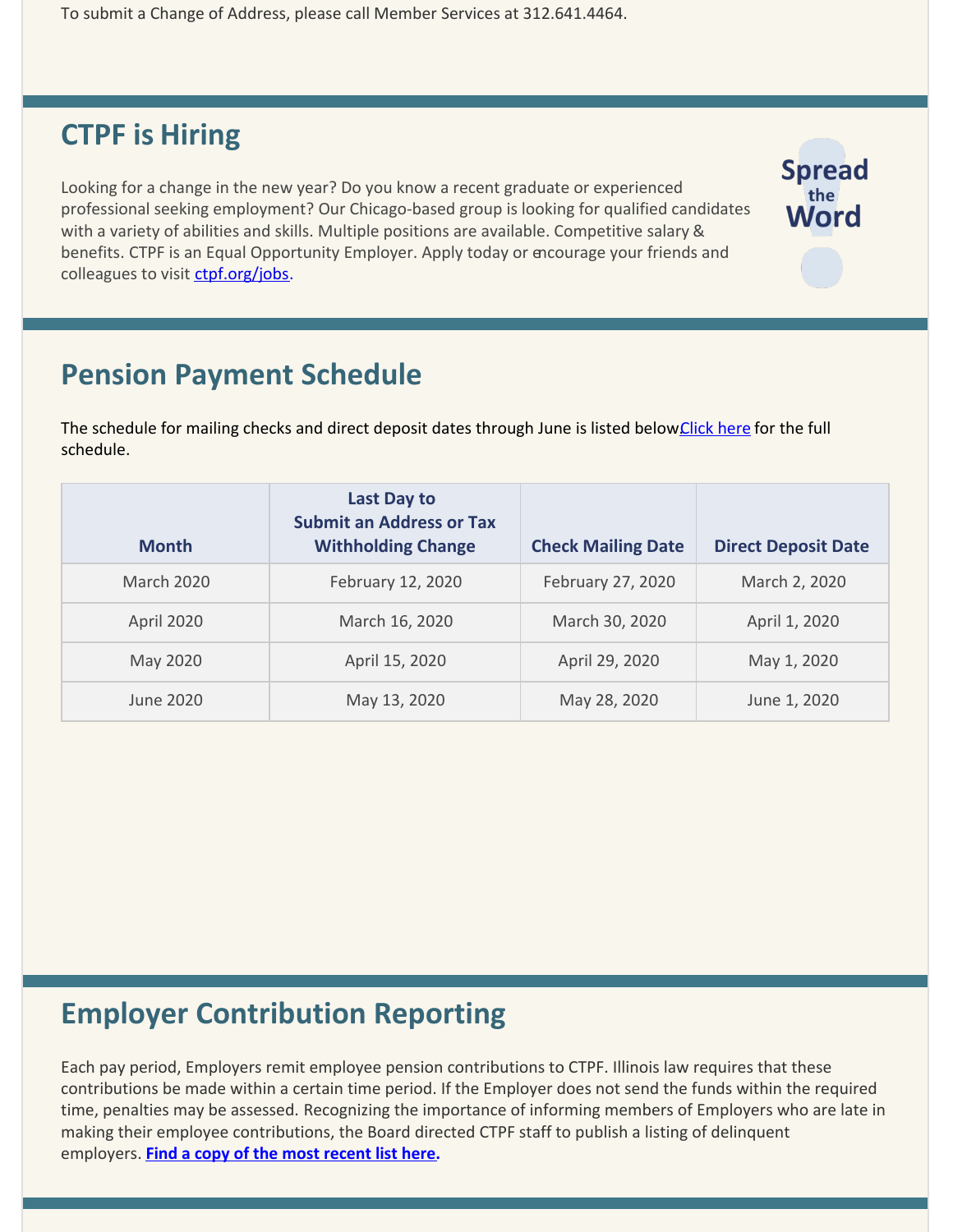### **CTPF Features**

### **Retired Members: Are You Redefining Retirement?**



What are you doing to stay active, creative, engaged, and involved in your retirement?

Email your story about how your retirement is unique to *[socialmedia@ctpf.org](mailto:socialmedia@ctpf.org)* and we may contact you for a Redefining Retirement feature.

### **Active Members: Does Your School Shine?**



What is your school doing to be creative, innovative, and to make a difference for students and faculty?

Email your story about how your school stands out to *[socialmedia@ctpf.org](mailto:socialmedia@ctpf.org)* and we may contact you for a School Spotlight feature.

# **Whistleblower Reporting Notice**



The Chicago Teachers' Pension Fund (CTPF) has a whistleblower reporting hotline where complaints may be submitted through an interview, anonymously, or self-identified. The hotline is available for CTPF members, employees, and other parties who engage with CTPF. Complaints may also be submitted online, emailed, or faxed. Find more information at [ctpf.org/whistleblower-reporting](http://ctpf.org/whistleblower-reporting).

**CALENDAR OF EVENTS**  $\sqrt{7}$  18

All current meeting dates, office information, and upcoming event information can be found on the CTPF Calendar at [ctpf.org/calendar](http://www.ctpf.org/calendar).

### **STAY CONNECTED & SPREAD THE WORD**

CTPF will continue to share information at [ctpf.org](http://www.ctpf.org) on social media, in E-Lerts, and in *E-News*. Please consider forwarding this email to a friend who may be a fellow pensioner.